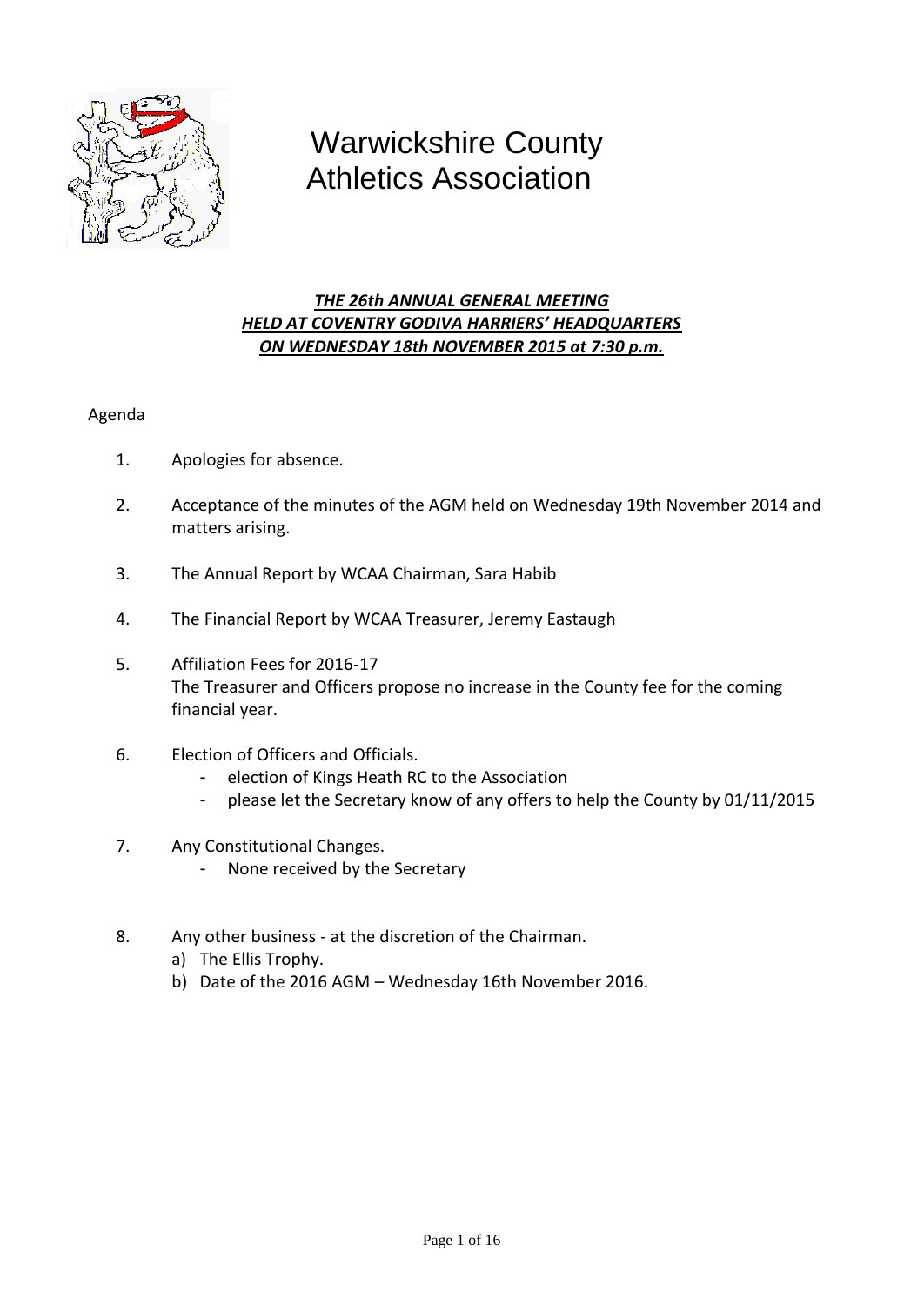## *Recognition of those who have supported the County*

I would like to start by recognising Terry Taylor who passed away this year. He was a committed member of Nuneaton Harriers and married to Pat Taylor, our WCAA Secretary.

Peter (Pete) Burns of Coventry Godiva Harriers has died aged 85.

Please can we take a minute to remember Terry Taylor, and all those who are not with us who given so much to the sport and the county.

Our thoughts also go out to Janet Paul and husband Doug (both have made significant contribution to the county and to their club Birchfield Harriers) and both are not in good health. We wish them a speedy recovery.

## *WCAA 2015 AGM Agenda Item 1*

## *Apologies for absence*

Pre-notified to the Chairman and/or Secretary:-. None received.

## *WCAA 2015 AGM Agenda Item 2*

## *Acceptance of the minutes of the 2014 AGM and matters arising.*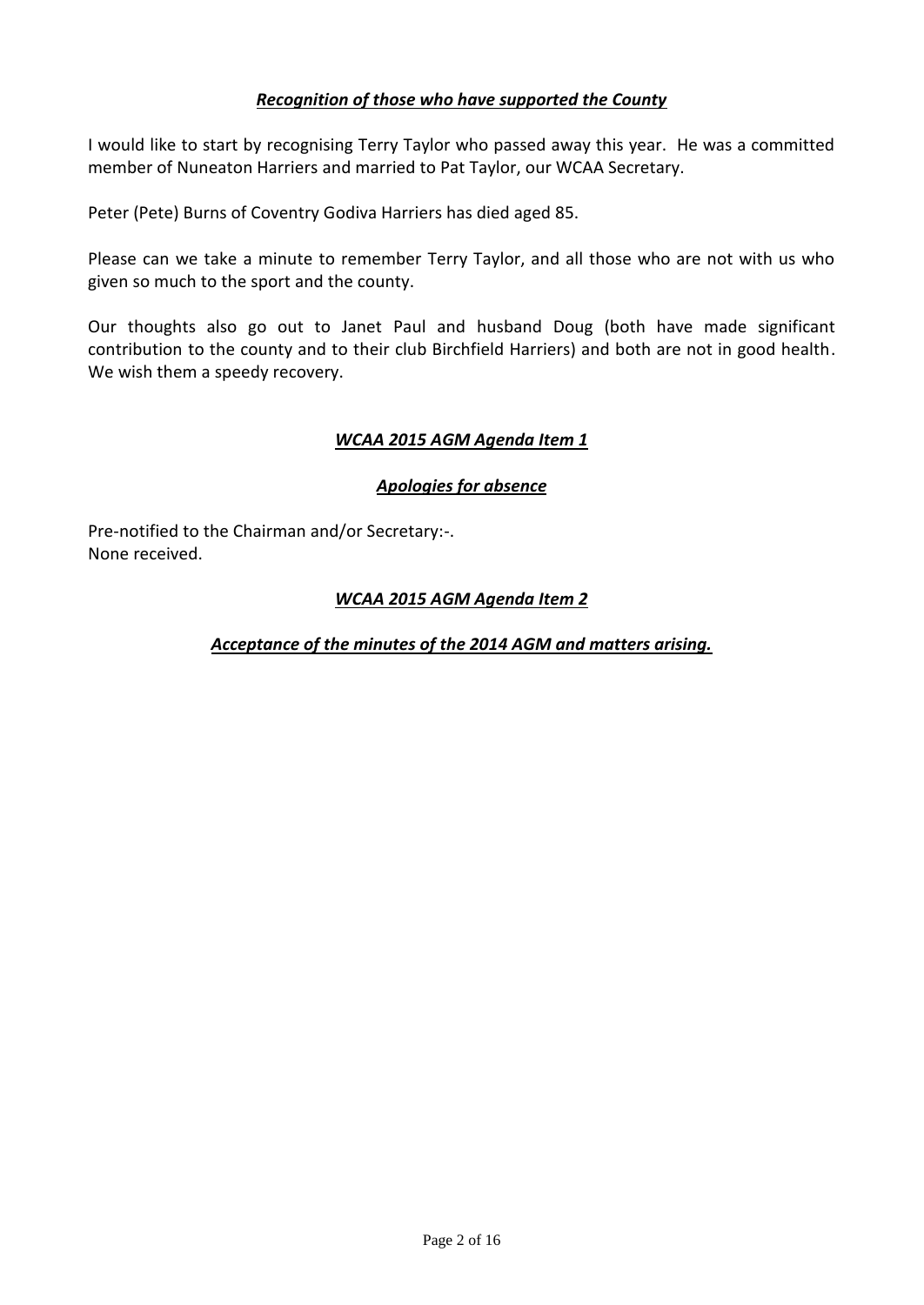#### *WCAA 2015 AGM Agenda Item 3*

## *The Annual Report by the WCAA Chairman, Sara Habib*

#### **1. Highlights**

The County Association has continued to support the Warwickshire Road Race League (WRRL) which continues to grow and go from strength to strength. The results and other useful information are available on a specific web site which can be reached through the County website and all of the athletes can see all of their performances in all of the races.

A number of County athletes have produced excellent performances over the last year including some at the very highest level, with the two most significant of which, being considered for the Ellis trophy

Other individuals worthy of note include:

Stewart Harris of Rugby and Northampton A C, who was recently awarded 'The Services to Athletics Award' for the West Midlands Region, and followed this with the same award for England Athletics.

Also Basil Heatley was added this year to England Athletics Hall of Fame.

We had some excellent Club results too:

At the At the Midlands Counties Cross Country Championships Birchfield Harriers were the 3<sup>rd</sup>Senior Women's team

Birchfield Harriers also won the Midland Counties Ladies 4 Stage Road Relay event.

Also worthy of note was Knowle and Dorridge being recognised in the West Midlands Region Awards as Club of the Year and David Reed (Sparkhill Harriers) as Coach of the Year.

The Warwick Vase is awarded to the team who score the most points at the County Track &Field Championships was Coventry Godiva Harriers.

The Jack Hartley Memorial Trophy is awarded to the best performance by any athlete in the County Track and Field Championships, and was won this year by Jordan Broome Coventry Godiva **Harriers** 

The Coronation Cup is awarded to the athlete who achieves the best performance over 1500m at the County Track and Field Championships and was won this year by Adam Visram Cipolletta, of Solihull and Small Heath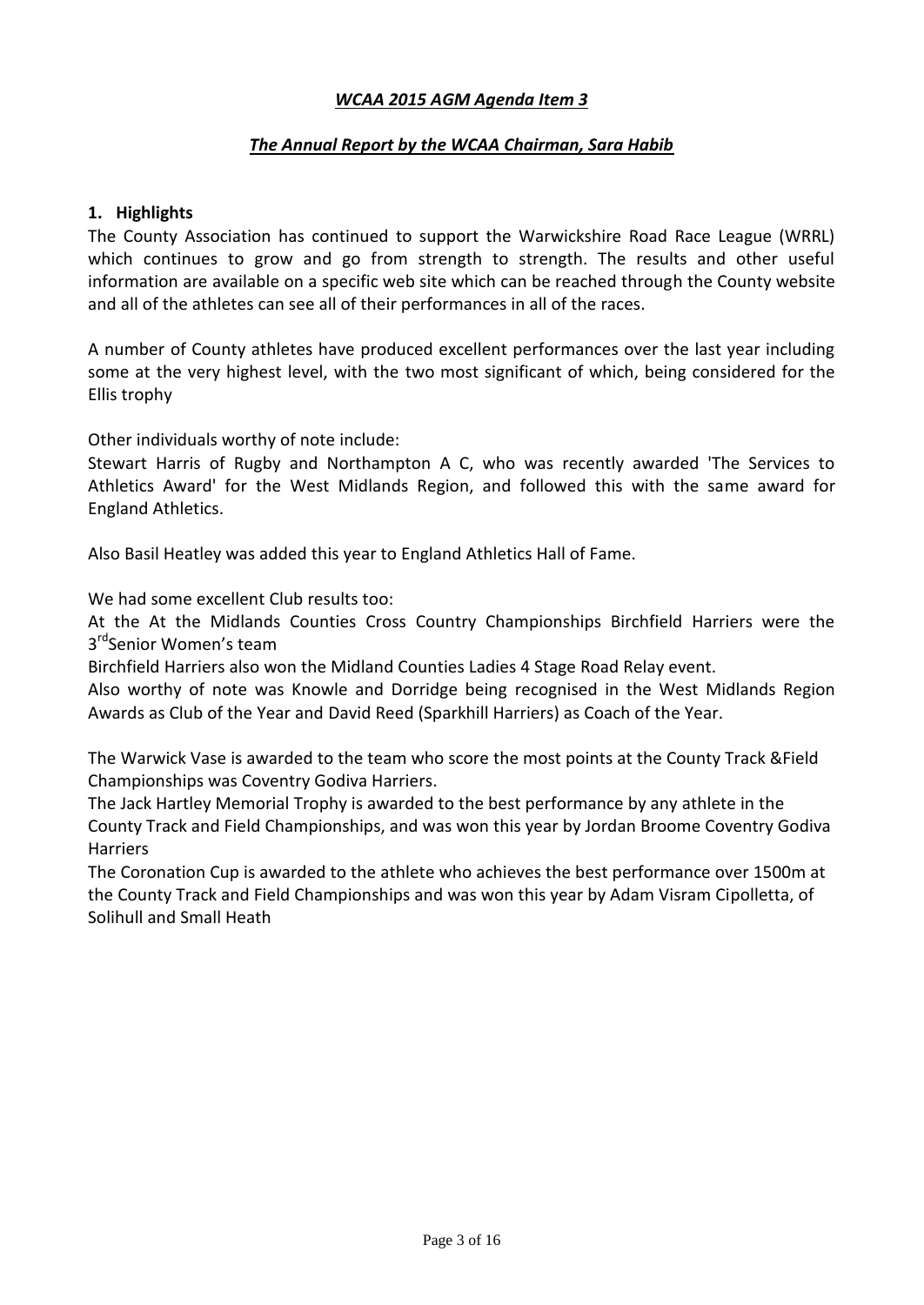## **2. Volunteers**

Many people, too numerous to mention, who help and support the County Association also do a lot of work for their Clubs, the Midland Counties, the UKCAU, the Networks and the West Midlands Council. When I took on this role and as I attend other AGMs I am always taken by a critical number of people who feel like the engine room for our sport. Thank you.

I personally worry about the future of many events if we do not get fresh volunteers to learn from these experienced hands and continue ensure continued development.

I cannot possibly list everybody but I would like to make a few mentions.

Firstly, Margery Ewington and Jeremy Eastaugh who intend to step down (which we will pick up under item 6)

The current County Association was formed in February 1990 (relatively recently) by merging a Men's Association with a Women's Association. It is worthy of mention that Margery was elected as Officials Secretary at the November 1993 AGM. She has been responsible for Officials for 22 years, which is quite remarkable. She and her husband Barry are also the mainstays of Nuneaton and that Club has more than punched its weight for the County over the years.

I would also personally like to mention and thank Ray Morgan, who has helped me a lot in my first year.

#### **3. WCAA Championships Cross Country**

The XC Champs were once again combined with those of Worcestershire. BRAT hosted at Cofton Park which is an excellent venue.

Entries were very healthy being the second highest for the last 13 years. The number of finishers was also the second highest over the last 13 years and the four highest years have been 2012- 2015.

We had a last minute issue with the supply of a generator but otherwise the planning and preparations went well. We must make an effort to use the County marquee to make the presentations more professional.

The general organization on the day was good. BRAT's set up and management of the courses and general set up was excellent. The weather was poor but that's the joy of Cross Country!! We had an issue with a poorly casual spectator who suffered from the cold.

The athletes' bib numbers included their name which went down well.

Financially the meeting had lower costs than the last time we were at Cofton because we didn't use BCC for the generator, rain cover and course equipment. Even so BCC charged £430. The event surplus is £1600 not counting medals, trophies and engraving. The Worcestershire share of the costs is £707.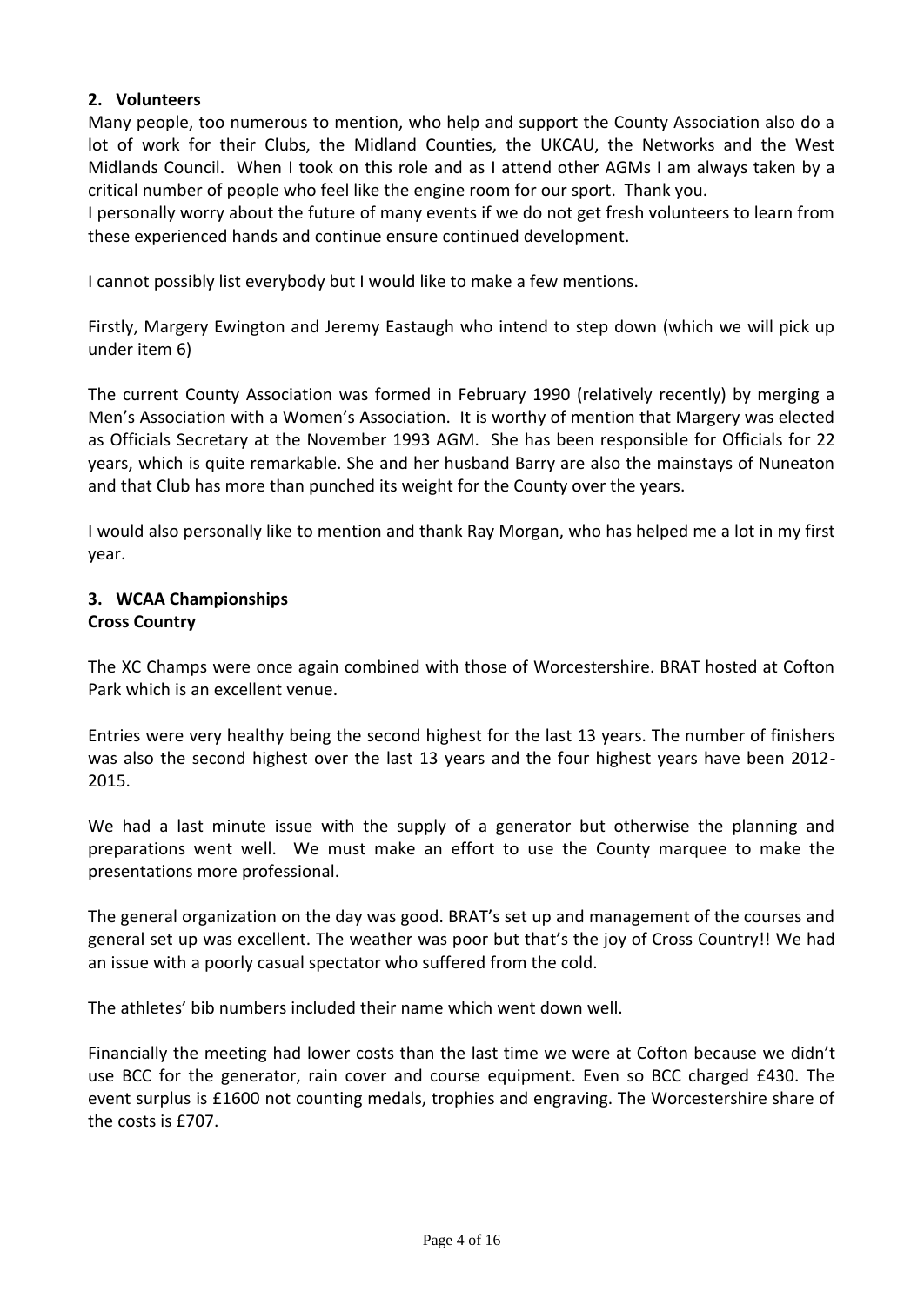Next year we will continue to combine the event with Worcestershire and the championships will be held on 9<sup>th</sup> January 2016 at Warley Woods

## **Track and Field**

The track and field champs were held at the Pingles hosted by Nuneaton Harriers for the second year running. It was a combined Championship with those of Leicestershire & Rutland

The preparations and format of the meeting were the same as the year before apart from three changes.

- A new entry system. The new system proved less "user friendly" than the old one and we are working with the supplier on improvements.
- We applied a stricter 45 minute registration cut-off which did not cause any problems for athletes but did help the meeting run more smoothly.
- We introduced new, less expensive but better medals which were very well received.

The meeting generally ran very well although there were some issues as there always are in a meeting as complex as this. An athlete was refused a run in the 100m because of an error with registration and the winner of the Senior Men's 800/1500 was found to be ineligible for Warwickshire.

Entries were up for the third year running and were the highest since 2009. There is a trend towards more entries from younger athletes and fewer from seniors which is reflected nationally.

The meeting made a surplus of just over £5000 which was £400 less than the year before because of higher costs. The Warwickshire share (63%) of the surplus is £3200 which is £300 down on last year (approximately).

Next year the Championships will be held with Leicestershire at Saffron Lane.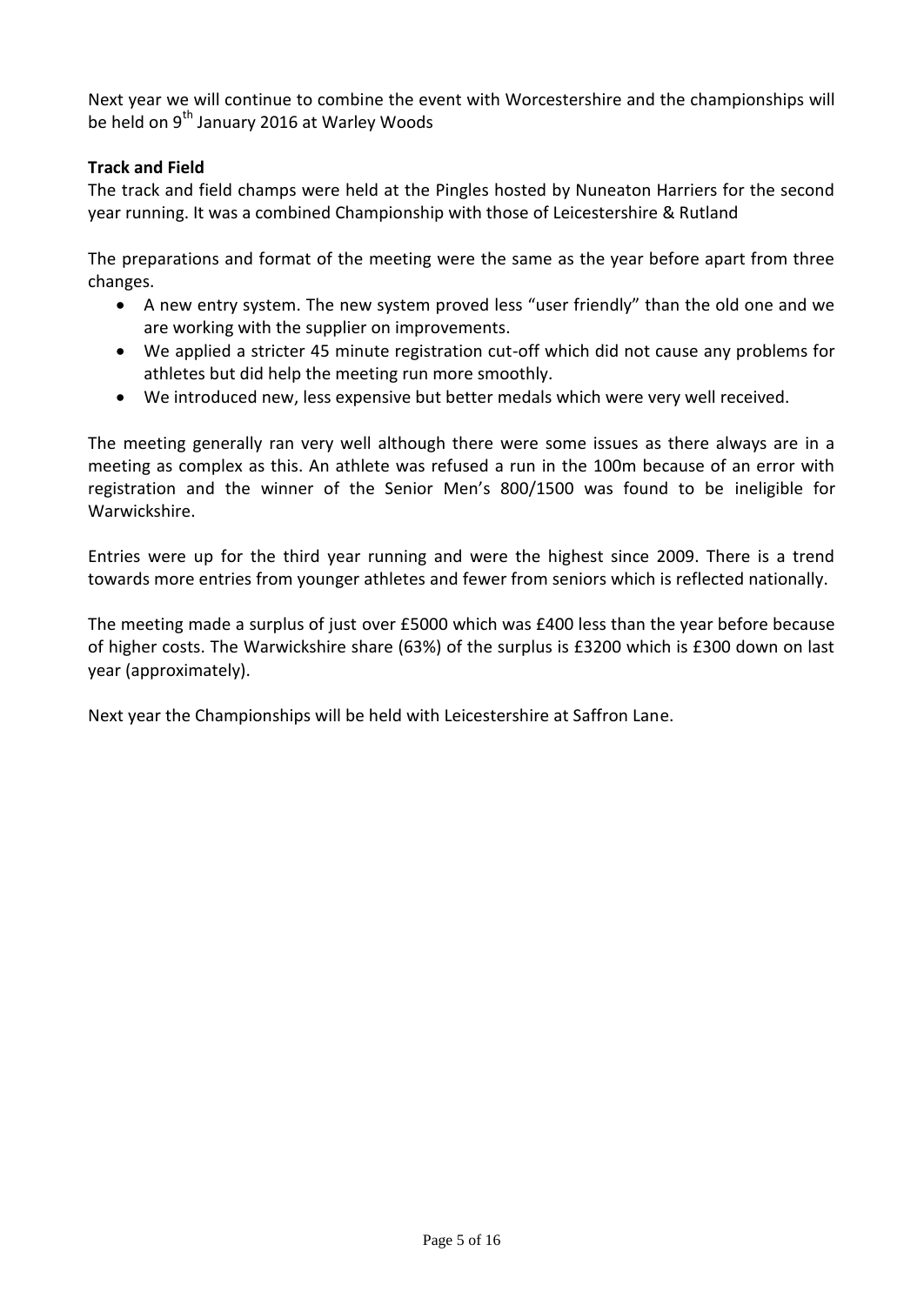#### **2015 3000m Championships**

The 3k track championships were held at Edmondscote Stadium hosted by Leamington C&AC. There were over 40 entries which were split into three races. Agnes McTighe of Stratford (U15G) ran 9.25.61, which placed her second on the UK all time list, 3 seconds behind Emelia Gorecka and an all time World Best for an age 13.

The 3k champs were bolstered by open graded races which were very well received. 83 on the night entries indicate that we should hold more open graded events.

#### **Warwickshire Road Race League**

2015 saw a very successful WRRL overall races reporting increased entries where capacity restrictions aren't already saturated.

The Facebook page has been a success with latest updates being posted for example on race entries numbers and runners feedback. This allows race organisers and runners direct contact avoiding information sitting in an email not distributed by clubs fast enough.

Members at the AGM voted to increase the league to 12 races with 7 to count so next season will be the biggest yet. The winner of the league (and age categories) will be declared Warwickshire county champion giving even more prestige to the league.

The final awards and results are listed below:-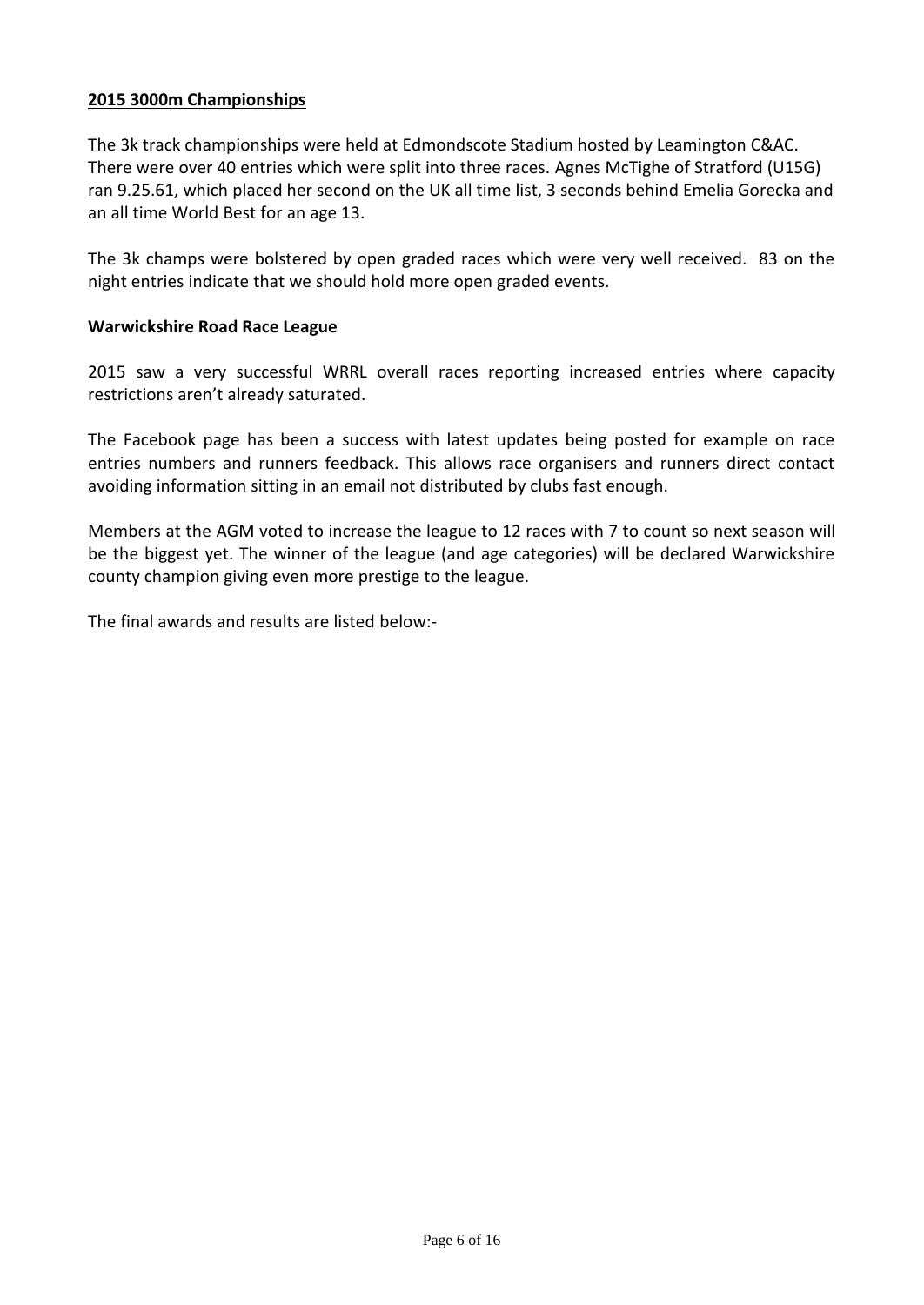|                |                            | <b>FEMALE</b>             |      |                |                                 | <b>MALE</b>                     |      |
|----------------|----------------------------|---------------------------|------|----------------|---------------------------------|---------------------------------|------|
|                | <b>Overall Winners</b>     |                           |      |                |                                 |                                 |      |
| 1              | <b>DANIELLE BRYAN</b>      | <b>Kenilworth Runners</b> | 1192 | 1              | <b>ANDREW SIGGERS</b>           | <b>Kenilworth Runners</b>       | 2993 |
| 2              | <b>AMANDA DEAVY</b>        | Northbrook AC             | 1186 | $\mathfrak{2}$ | <b>OLIVER PAULIN</b>            | <b>Coventry Godiva Harriers</b> | 2987 |
| 3              | <b>IMOGEN PEACE</b>        | <b>Kenilworth Runners</b> | 1178 | 3              | <b>STEPHEN PAGE</b>             | Kenilworth Runners              | 2978 |
|                | <b>Under 20s</b>           |                           |      |                |                                 |                                 |      |
| 1              | <b>KIRSTY SMITH</b>        | <b>Kenilworth Runners</b> | 792  | $\mathbf{1}$   | <b>OLIVER PAULIN</b>            | Coventry Godiva Harriers        | 800  |
|                |                            |                           |      | $\overline{c}$ | <b>JOSEPH MCLEOD</b>            | <b>Coventry Godiva Harriers</b> | 798  |
|                |                            |                           |      | 3              | <b>RYAN BAKER</b>               | <b>Kenilworth Runners</b>       | 783  |
| <b>Seniors</b> |                            |                           |      |                |                                 |                                 |      |
| 1              | <b>DANIELLE BRYAN</b>      | <b>Kenilworth Runners</b> | 1198 | 1              | <b>STEPHEN PAGE</b>             | <b>Kenilworth Runners</b>       | 2989 |
| $\overline{c}$ | <b>NATALIE BHANGAL</b>     | Leamington C&AC           | 1189 | $\overline{c}$ | WILL JOHNSON                    | Spa Striders                    | 2985 |
| 3              | <b>LAURA PETTIFER</b>      | <b>Kenilworth Runners</b> | 1183 | 3              | <b>PAUL EDWARDS</b>             | Spa Striders                    | 2978 |
|                | <b>Masters 035</b>         |                           |      |                |                                 |                                 |      |
| $\mathbf{1}$   | <b>AMANDA DEAVY</b>        | Northbrook AC             | 1197 | $\mathbf{1}$   | <b>ANDREW SIGGERS</b>           | <b>Kenilworth Runners</b>       | 1200 |
| $\overline{c}$ | <b>IMOGEN PEACE</b>        | <b>Kenilworth Runners</b> | 1192 | $\overline{c}$ | <b>JASON BROTHERHOOD</b>        | Coventry Godiva Harriers        | 1182 |
| 3              | <b>LOUISE ANDREWS</b>      | <b>Kenilworth Runners</b> | 1177 | 3              | <b>KEV HOPE</b>                 | <b>Kenilworth Runners</b>       | 1181 |
|                | <b>Masters 045</b>         |                           |      |                |                                 |                                 |      |
| $\mathbf{1}$   | <b>CAROLYN WILKINSON</b>   | Spa Striders              | 1200 | $\mathbf{1}$   | TIM HUTCHINSON                  | Stratford-Upon-Avon AC          | 1200 |
| $2=$           | <b>LORRAINE HOBBS</b>      | Knowle & Dorridge         | 1188 | $\overline{c}$ | <b>GRAHAM TAYLOR</b>            | Stratford-Upon-Avon AC          | 1190 |
|                | $2 =$ SUSAN COX            | Spa Striders              | 1188 | 3              | <b>PAUL DAVIES</b>              | Centurion RC                    | 1188 |
|                | Masters 055                |                           |      |                |                                 |                                 |      |
| 1              | <b>JANE HUNT</b>           | Knowle & Dorridge         | 1198 | 1              | <b>STEVE HOWES</b>              | Solihull & Small Heath AC       | 1197 |
|                | 2= JUDE BAUM               | Spa Striders              | 1194 | $\overline{c}$ | <b>THOMAS HEALY</b>             | Centurion RC                    | 1195 |
|                | 2= HEATHER FOOKS           | Solihull & Small Heath AC | 1194 | 3              | <b>NICK TAWNEY</b>              | Leamington C&AC                 | 1192 |
|                | <b>Masters O65</b>         |                           |      |                |                                 |                                 |      |
| 1              | PAULINE DABLE              | <b>Kenilworth Runners</b> | 1200 | 1              | <b>DAVID PETTIFER</b>           | <b>Kenilworth Runners</b>       | 1200 |
|                |                            |                           |      | $\overline{c}$ | <b>DAVID JONES</b>              | Stratford-Upon-Avon AC          | 1195 |
|                |                            |                           |      | 3              | <b>MICK EDWARDS</b>             | Sparkhill Harriers              | 1190 |
|                | <b>Overall Teams</b>       |                           |      |                |                                 |                                 |      |
| 1              | <b>KENILWORTH RUNNERS</b>  |                           | 162  | $\mathbf{1}$   | <b>KENILWORTH RUNNERS</b>       |                                 | 174  |
| $\overline{c}$ | <b>SPA STRIDERS</b>        |                           | 150  | $\overline{c}$ | <b>SPA STRIDERS</b>             |                                 | 144  |
| 3              | <b>LEAMINGTON C&amp;AC</b> |                           | 147  | 3              | <b>COVENTRY GODIVA HARRIERS</b> |                                 | 134  |
|                | <b>Masters Teams</b>       |                           |      |                |                                 |                                 |      |
| 1              | <b>SPA STRIDERS</b>        |                           | 166  | 1              | <b>KENILWORTH RUNNERS</b>       |                                 | 180  |
| $\overline{c}$ | <b>KENILWORTH RUNNERS</b>  |                           | 161  | $\overline{2}$ | <b>LEAMINGTON C&amp;AC</b>      |                                 | 134  |
| 3              | KNOWLE&DORRIDGE RC         |                           | 140  | 3              | <b>CENTURION RC</b>             |                                 | 133  |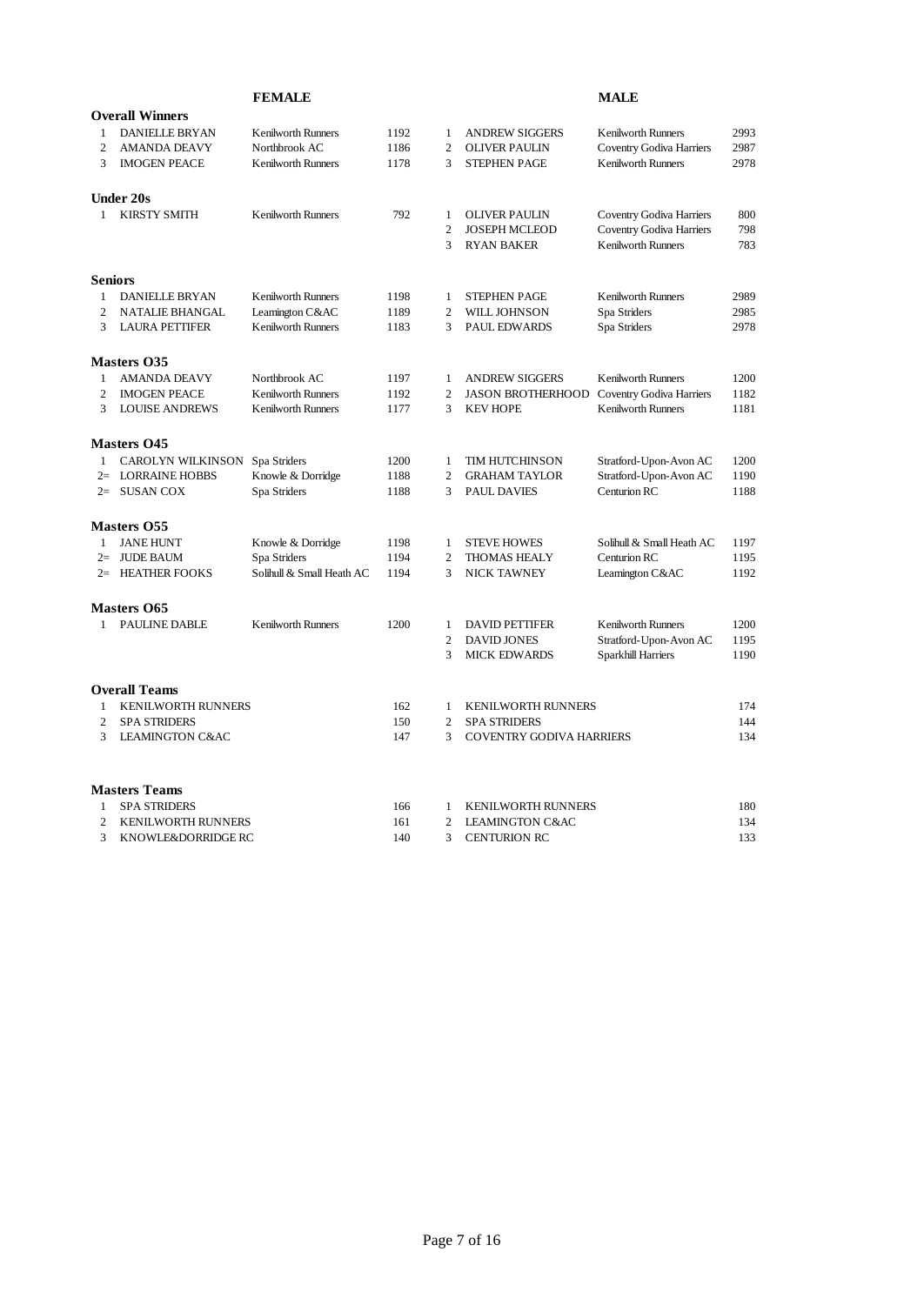#### **Road Championships**

This year there was one County Championship 10 mile Race at the Rugby 10

| <b>Toby SPENCER</b>  | <b>MSEN</b> | <b>Coventry Godiva Harriers</b> | 1st overall male        |
|----------------------|-------------|---------------------------------|-------------------------|
| Will JOHNSON         | <b>MSEN</b> | Spa Striders RC                 | 2nd overall male        |
| <b>Steve MARR</b>    | <b>MV35</b> | Kenilworth Runners              | 3rd overall and 1st M35 |
| Joseph McLEOD        | M20         | <b>Coventry Godiva Harriers</b> | 1st M20                 |
| <b>Alex ATKINSON</b> | <b>MV45</b> | <b>Kenilworth Runners</b>       | 1st M45                 |
| Steve HOWES          | <b>MV55</b> | Solihull & Small Heath AC       | 1st M55                 |
| Anthony NORMAN       | <b>MV65</b> | <b>Nuneaton Harriers</b>        | 1st M65                 |
| Nathalie Banghal     | <b>LSEN</b> | Leamington C&AC                 | 1st overall female      |
| Sally BAKER          | L45         | Rugby Tri Club                  | 2nd overall and 1st L45 |
| Imogen PEACE         | <b>LV35</b> | <b>Kenilworth Runners</b>       | 3rd overall and 1st L35 |
| Penelope BARBER      | <b>LV55</b> | <b>Tipton Harriers</b>          | 1st L55                 |
| Pauline DABLE        | LV65        | <b>Kenilworth Runners</b>       | 1st L65                 |

Results were as follows:-

The Committee have canvassed opinion on the road championships from athletes, coaches and race organisers. Some athletes suggested one focussed road championship race, with another suggestions of marathon distance to the championships.

Race organisers overwhelmingly fed back they felt little benefit from hosting the championships. Following consultation and discussion at the committee we are recommending that the county qualified winners of the overall WRRL will be the county road championship winners. This was noted at the WRRL AGM.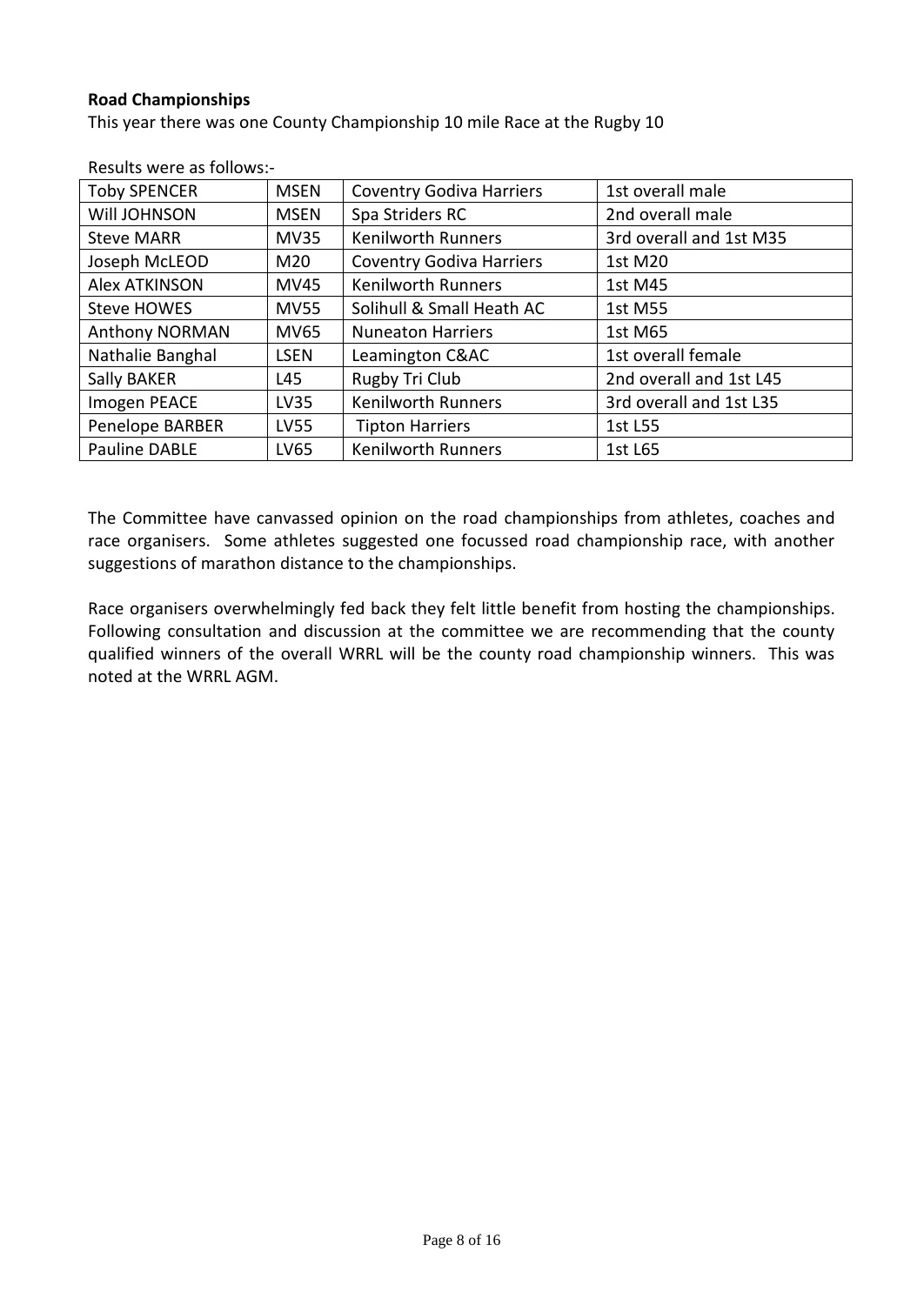## **Inter County Competition – WCAA Teams.**

## **Cross Country**

The Championships were again held at Cofton Park, which once again proved to be a superb venue for the event. The most notable performance on the day came from Agnes McTighe (Stratford AC) who finished  $2<sup>nd</sup>$  in the U13 Girls race.

Other notable performances:- Senior Women Jane Evans  $16<sup>th</sup>$  and Nicola Sykes 20<sup>th</sup>, with the Senior Womens team finishing  $7<sup>th</sup>$  overall on the day.

Congratulations and thanks to all of the athletes who represented the County and many thanks to the team of managers who supported the athletes.

#### **Road**

There was no UKCAU road championship in 2015.

#### **Fell**

The 2015 running of UK Inter-Counties Fell Running Championships was held in Betws-Y-Coed over a course that is loosely based on that used in this year's World Mountain Running Championships.

The female course was made up two 5km laps with a total of 462m of elevation and the mens race was made up of a 7km lap followed by a 5km loop for a total of 575m of climb.

What looked to be a fairly easy course on paper proved to be quite the opposite with a tough climb at the start of each lap which then led onto some alpine'esq flowing single track joined together by forest fire road.

The ladies were led home by Emma Gould in 12th place, followed by Andrea Deathridge (3rd LV40), Marie Voice and Eloise Lee finishing the team event in 5th place.

The men finished the team race in 14th place and were led home by Phil Gould, who was closely followed by Matt Elkington (8th U23), Pete Matthews and Ben Beaumont.

Many thanks to Pete Matthews who organised the selection race and also managed the team on the day.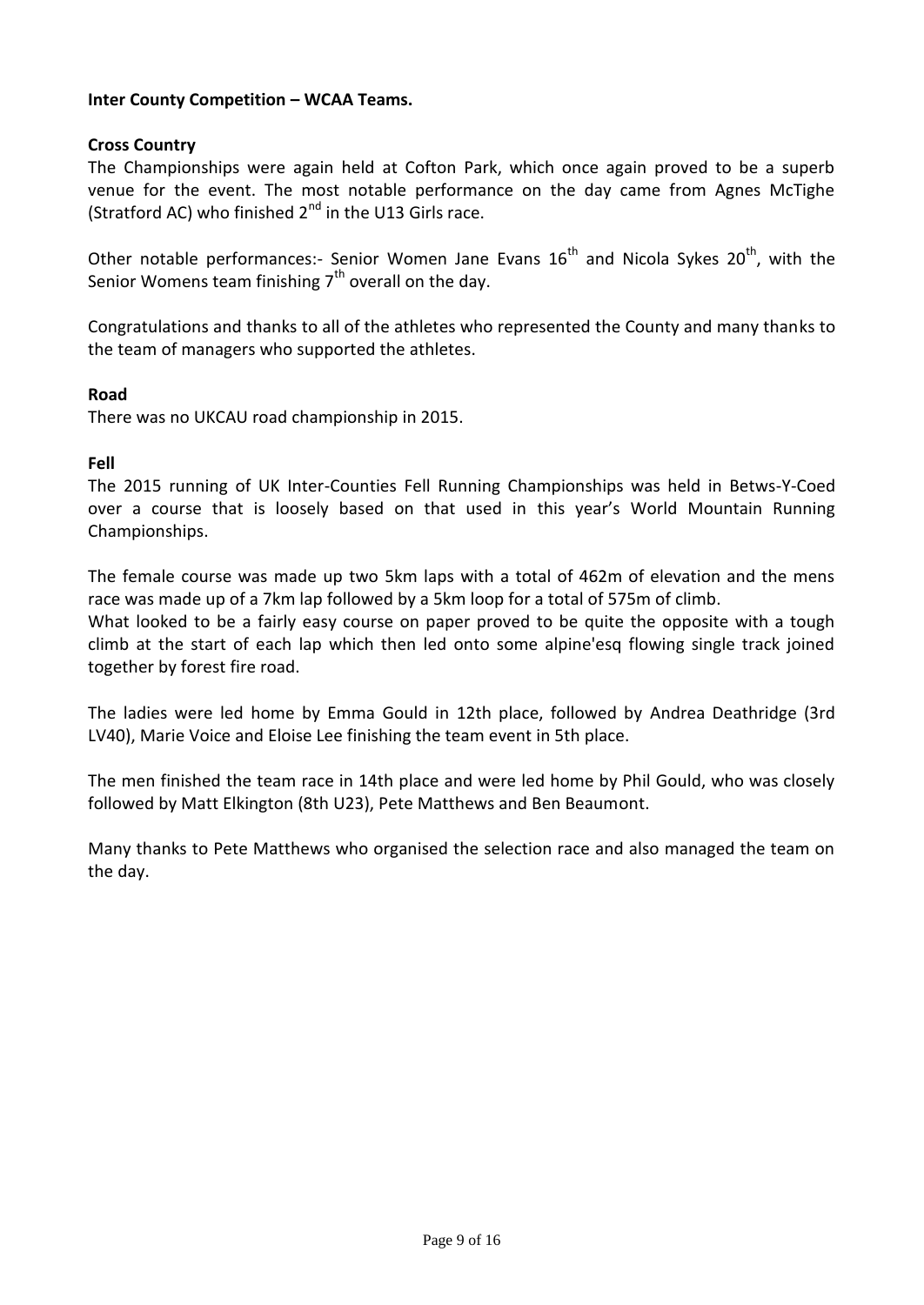## **Track and Field**

The Senior UKCAU Championships were once again staged at Bedford, over the weekend of  $1<sup>st</sup>$ and  $2^{nd}$  of August and for the first time this year it was combined with the AAA of England Championship. The main issue was confusion around the entry criteria and also with the entry system which was changed after it had opened. Additionally the organisers accepted entries on behalf of the County without informing the County contact which added to the confusion. On the day there were also issues with the hammer competition particularly around the number of competitors and qualification for the final and the fact that the competition was held outside the main arena. The other element that is lost with the CAU competition being held with the Championship is that of the team and every position counting towards the team result. However the standard of competition was higher and I am sure that the issues experience this year will be resolved before the 2016 championships which take place on 30<sup>th</sup> and 31<sup>st</sup> of July. Jake Porter was  $3^{rd}$  in the CAU competition and 4<sup>th</sup> in the AAA event, Sophie Cook finished 4<sup>th</sup>= in the pole vault and Craig Murch, Mens Hammer finished  $6^{\text{th}}$ .

The Men were  $5<sup>th</sup>$  in Division 2 and the Women finished  $10<sup>th</sup>$  = in Division 2.

The 2015 U13 &U15 Intercounties match took place at Barnsley on  $12<sup>th</sup>$  September. After winning the overall event in 2014 the team were second in 2015 to the team from Leicestershire & Rutland. Warwickshire came second in the U13 Girls, U15 Girls and U15 Boys sections and were third in the U15 Boys.

There were three Best Athlete awards for Warwickshire athletes Oliver Cresswell (Stratford AC) won the U15 Boys Track award for his win in the 80m Hurdles in 11.5 sec, Eloise Nowill (Rugby & Northampton AC) won the U13 Girls Field award for her win in the High Jump with a height of 1.53 metres and Chloe Pettitt (Birchfield Harriers) won the U13 Girls Track award for her win in the 800m in a time of 2 min 25.50 sec.

Many thanks to John Nash for managing the youngsters and for the officials who made the long journey to Barnsley to support the team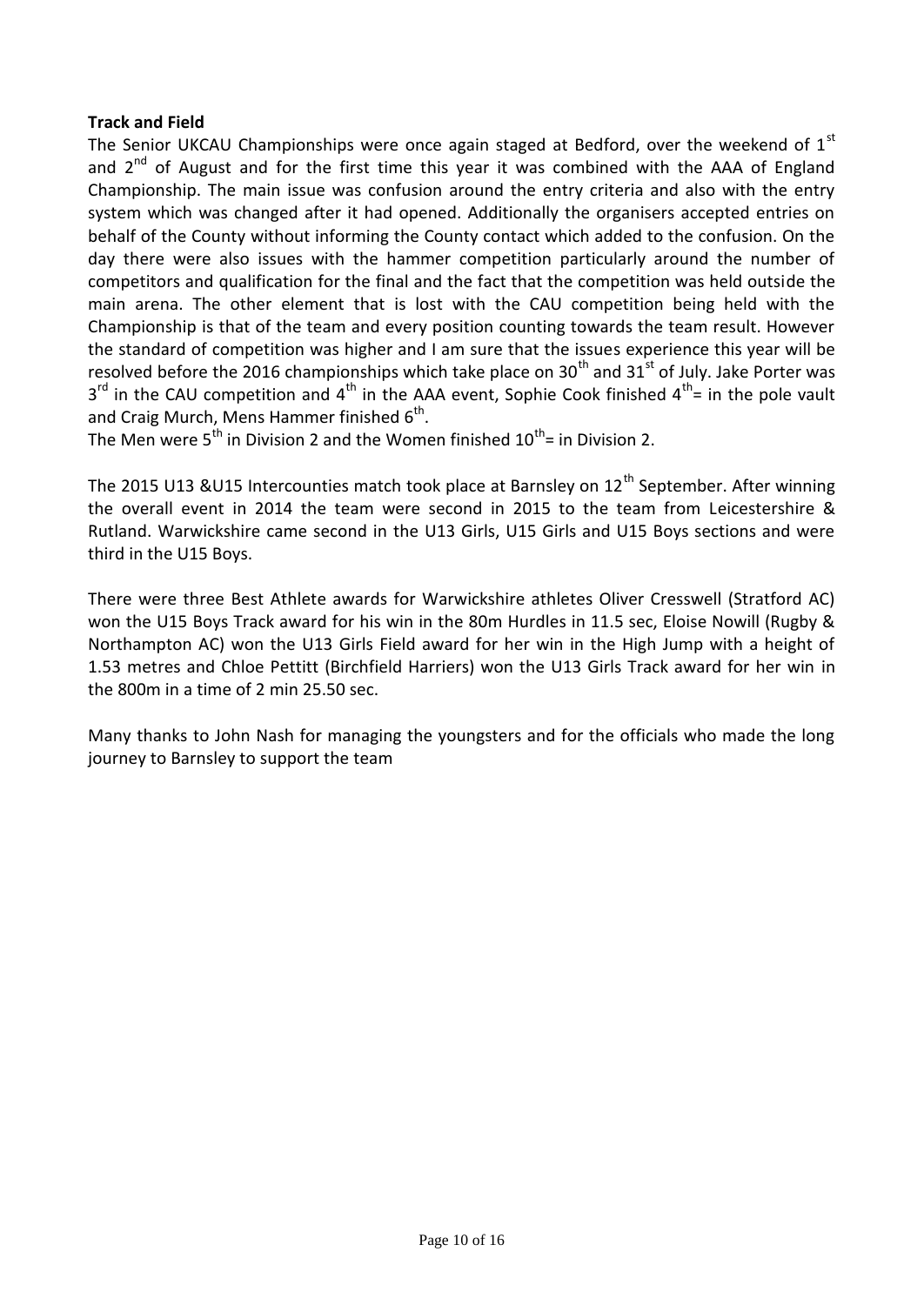## *WCAA 2015 AGM Agenda Item 4*

## *The Financial report by the WCAA Treasurer, Jeremy Eastaugh.*

Our financial year ended on  $30<sup>th</sup>$  September 2015. We have a surplus of £1,233 versus £264 last year although it should be noted that we have yet to receive any charges for the hire of Pingles Stadium for the track and field championships which were £600 last year

|      | Income  | Expenditure | Surplus |
|------|---------|-------------|---------|
| 2014 | £10,447 | £10,184     | £264    |
| 2015 | £11,429 | £10,185     | £1,233  |

I recommend that the WCAA Affiliation Fees be left at £30: whilst our surplus is not large we do cover our expenses with income from the two major events we run and have substantial reserves

The two major Championships that are promoted by the County rendered a surplus of £2,531:

|       | 2015 Inc | 2015 Exp | Result | 2014 Inc | 2014 Exp | Result |
|-------|----------|----------|--------|----------|----------|--------|
| XC    | £3,039   | £2,110   | £929   | £2,935   | £1,537   | £1,398 |
| T&F   | £6,378   | £4,336   | £2,042 | £6,294   | £5,161   | £1,133 |
| Total |          |          | £2,971 |          |          | £2,531 |

Jeremy Eastaugh Hon. Treasurer

The accounts have been audited and with the exception of some minor recommendations which are to be adopted, there are no issues.

#### *WCAA 2015 AGM Agenda Item 5*

#### **Affiliation Fees for 2016-17**

The Treasurer and Officers propose no increase in the County fee for the coming financial year.

It should be noted we are proposing a fund for clubs who are members of the WCAA for the development of the sport and their athletes. Applications can be made for up to £5,000 and must be received by 1 March 2016.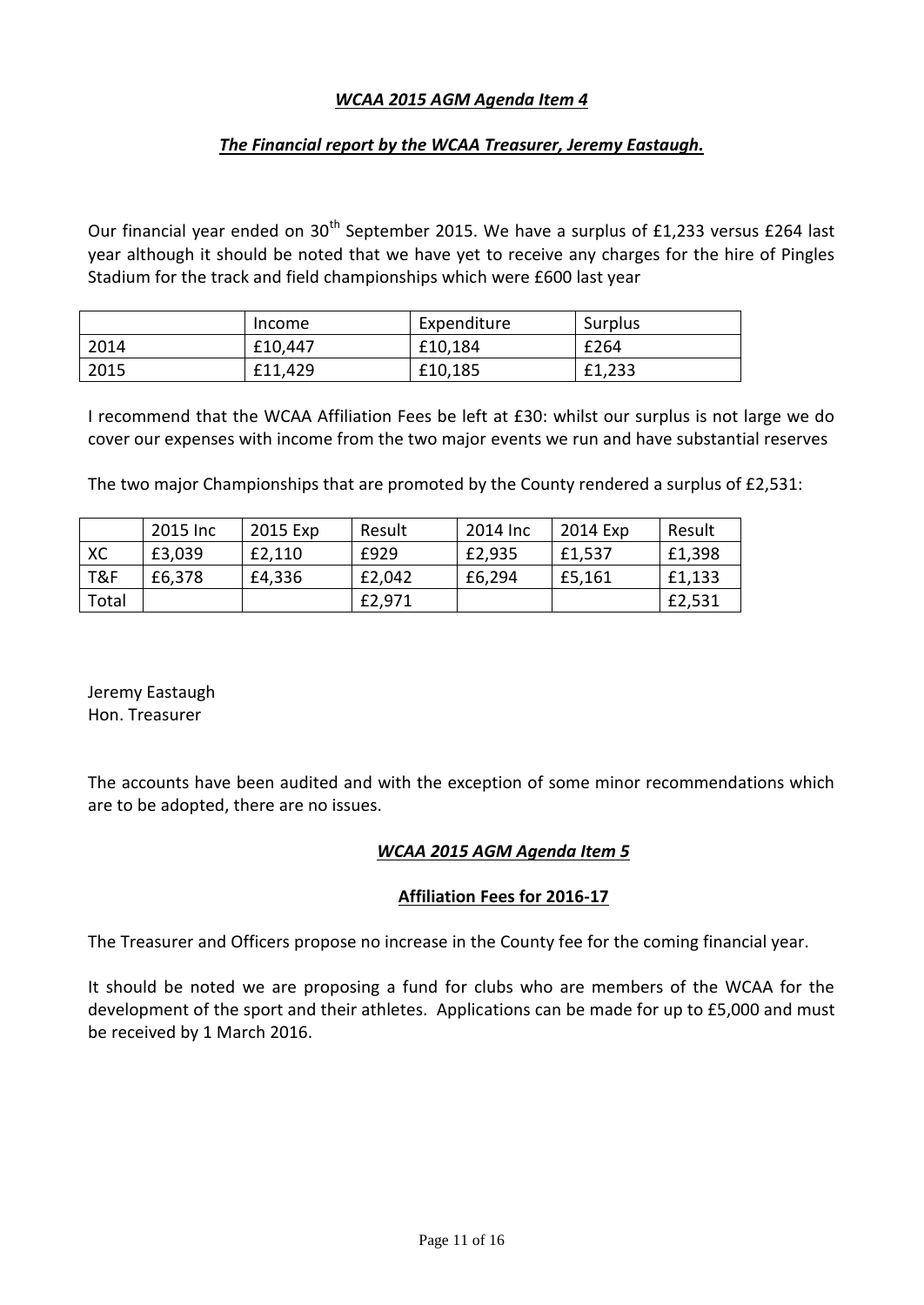## *WCAA 2015 AGM Agenda Item 6a*

#### **Application for membership from Kings Heath Running Club**

The Committee would like to propose the election of King Heath RC to the Association (statement of support attached). We will formally notify the membership through the AGM minutes and allow 28 days for any comments to the Officers. See statement from KHRC below.

## **Statement in support of admission of Kings Heath Running Club to Warwickshire County Athletics Association**

Kings Heath Running Club was set up in September 2010 by a small group of people who wanted to be able to run safely through the streets and parks of Kings Heath in the winter months. Since then, we have developed the range and depth of our running enormously. Our members have participated in Fell races, international marathons, ultra marathons and the Adidas Thunder run. We work closely with our local parkrun, Cannon Hill, providing pacers on a regular basis and our provision of volunteers included a full takeover of the event when we had 50 marshals and cheerers on the course.

We are now in our second cross country season: our women run in the MCAA Cross Country League, and our men and women run in MCAA XC Championship races and Road Relays. We intend to send teams to the English XC Nationals in February. We have recently sent three members on an EA Course for Endurance officials, and they will officiate their first MCAA Event in November. Having won a funding grant from the Barrow Cadbury Trust, we are using this money to train 14 Leaders in Running Fitness and 3 Coaches in Running fitness.

Since the club formed, over 1,100 people have run with us. Roughly 50% of those who participate in our weekly runs are paid-up members. We currently have 114 paid-up members but many more run with us regularly: in the interests of inclusivity we allow anyone to run with us, for as long as they like, for free. 59% of our members are women. Initial club subs are £42, with renewal costing £22. We do not have junior members.

As a club we are not the fastest and we are not the biggest, but we are getting faster and we are getting bigger. We pride ourselves on our commitment, enthusiasm, positivity and supportiveness of runners of all abilities. We hope to demonstrate these qualities at the forthcoming Warwickshire County XC championships.

Mike Green Races secretary Kings Heath Running club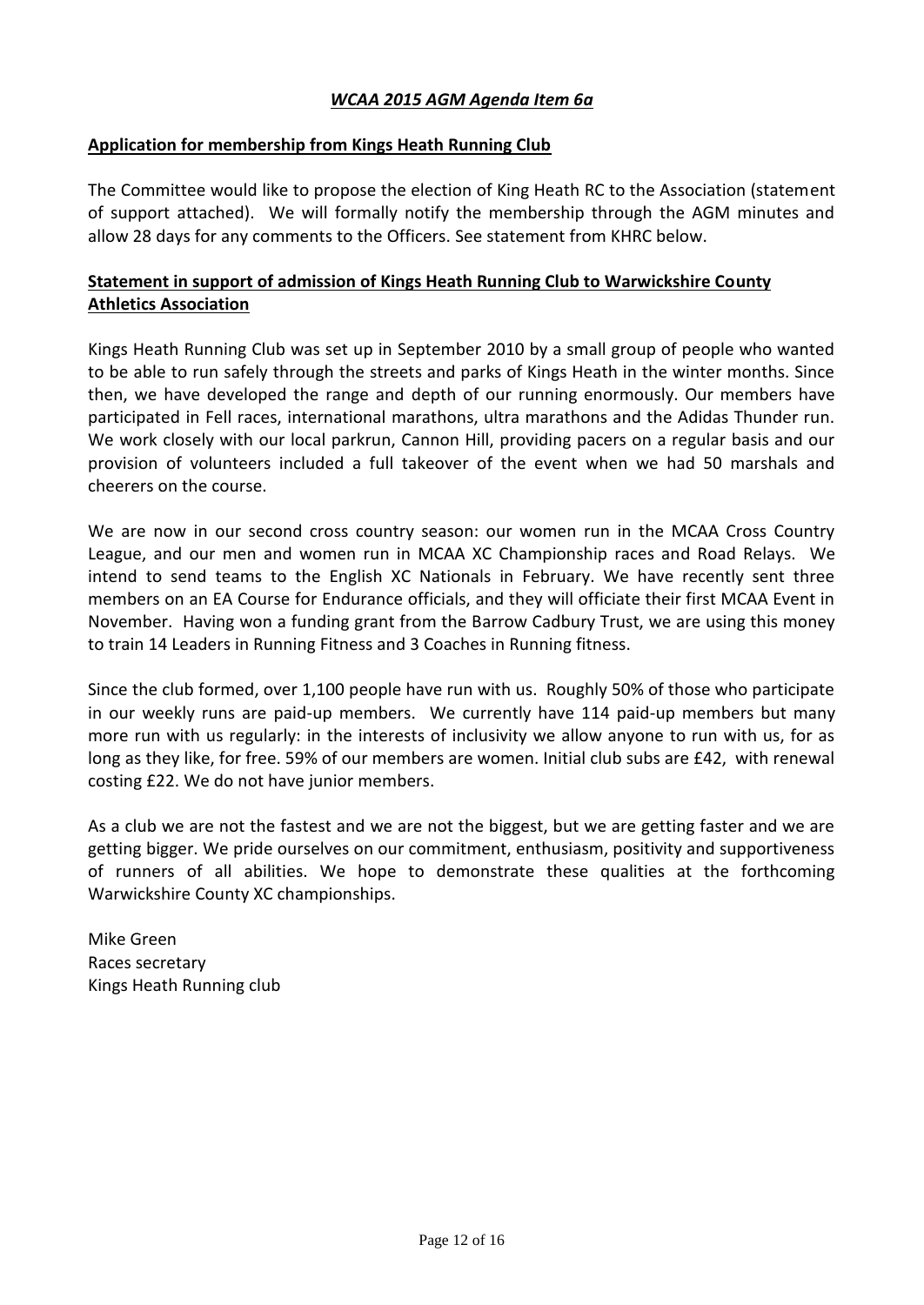#### **WCAA 2015 AGM Agenda Item 6b**

#### **Election of Officers and Officials for 2015-16**

The current Officers and Officials are listed below. Tony Mackness has been proposed by Northbrook AC as Treasurer. No other Nominations/Volunteers have been received.

As previously mentioned Margery Ewington will be stepping down as Officials Secretary and I would like to thank her again for all her work for the county. I would like to thank Jeremy Eastaugh for all his work for the County as Treasurer.

| President              | <b>Stewart Barnes</b>                |
|------------------------|--------------------------------------|
| <b>President Elect</b> | Ray Morgan                           |
| Hon Secretary          | Pat Taylor                           |
| Hon Treasurer          | <b>VACANT Proposed Tony Mackness</b> |
| Hon Chairman           | Sara Habib                           |

| Hon Officials Secretary           | <b>VACANT</b>                         |
|-----------------------------------|---------------------------------------|
| Hon Promotions Secretary XC       | Katie Burfit                          |
| Hon Promotions Secretary T&F      | <b>VACANT</b>                         |
| <b>Team Managers Coordinator</b>  | Rebecca Freeman                       |
| Hon Trophies and Medals Secretary | <b>Bob Carey</b>                      |
| <b>Trustees</b>                   | Ian Riley and Graham Heeley           |
| <b>Auditors</b>                   | Matthew Hargreaves and Keith Richards |
| Hon Endurance Secretary           | <b>Phil Gould</b>                     |
| Hon Endurance Officials Secretary | <b>Graham Heeley</b>                  |
|                                   |                                       |

Life Vice Presidents. (asked for nominations none put forward) The following have previously been elected Life Vice Presidents

| Maureen BLORE,          | Alan EDWARDS,         | Norma BLAINE,         | Ken BULL,      |
|-------------------------|-----------------------|-----------------------|----------------|
| Mike DOYLE,             | Stewart HARRIS,       | Janet PAUL            | Graham HEELEY, |
| Mary HODGES,            | Frank KIRBY,          | Dyfrig REES           | Edna WALKER,   |
| Henry MORTIMER,         | John WALKER           | lan RILEY             | Les BARNETT,   |
| <b>Margery EWINGTON</b> | <b>Richard CARNEY</b> | <b>Stewart BARNES</b> |                |
| (19 in Total)           |                       |                       |                |
|                         |                       |                       |                |

Past Life Vice Presidents

| <b>Margaret BABBINGTON</b> | Ted CLIFFORD | Ken DARE      |              |
|----------------------------|--------------|---------------|--------------|
| Marianne LINGEN            | Peter MILTON | Norman WALKER | (6 in total) |

Vice Presidents. Ray Morgan (1 in Total)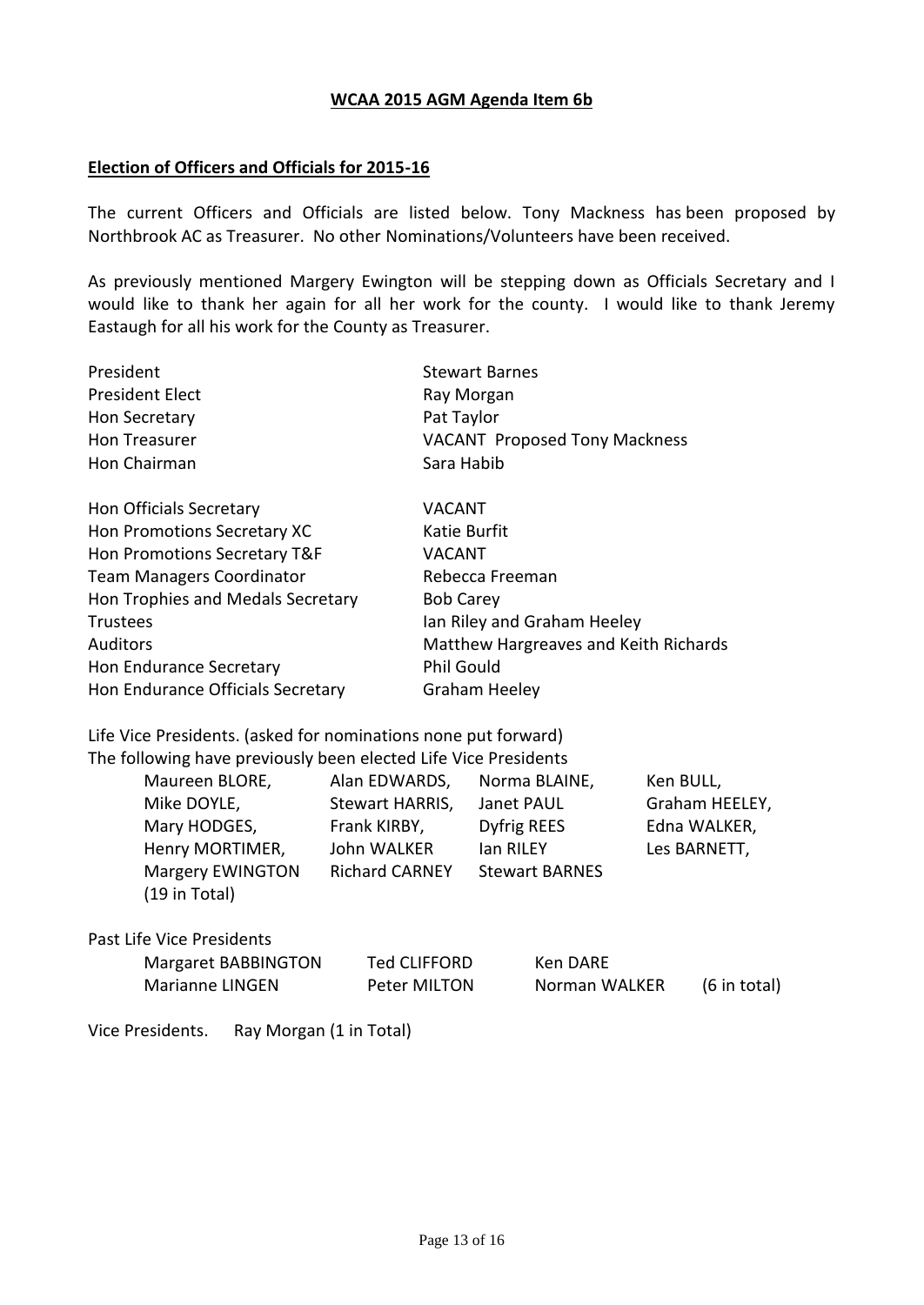#### **WCAA 2015 AGM Agenda Item 6b - continued**

Team Managers (for information only – they are appointed by the Team Managers Coordinator)

Cross Country Simon Kinson, Nick Price, Simon Gale, Eddie Cockayne, Robert Pinton, Pauline Dable, Bob Carey and Brian Higson.

Road VACANCY

U13/U15 track John Nash and Becky Freeman Seniors track VACANCY

Race Walking Keith Richards Fell Running Pete Matthews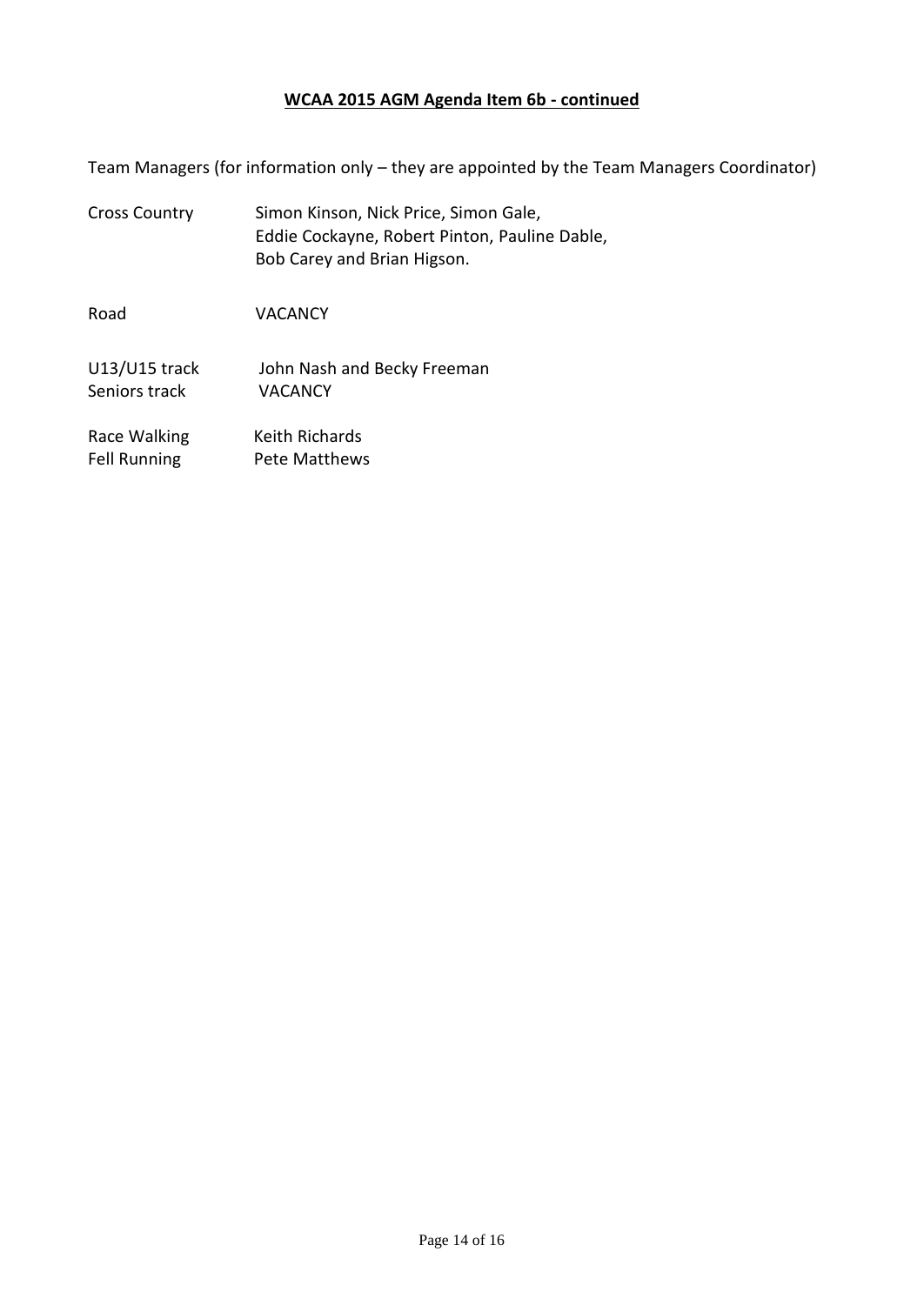## *WCAA 2011 AGM Agenda Item 7*

## *Constitutional Changes*

No rule change proposals.

It should be noted that we have deposited the County records with Warwickshire Record office – they can be viewed by anyone providing and appointment is made. They will also be viewable on line. Please let us know if you have any old documents of interest for up loading.

## **WCAA 2011 AGM Agenda Item 8a**

## **The Ellis Trophy 2015**

The Ellis Trophy for 2015 is awarded to Meghan BEESLEY of Birchfield Harriers for her performance of reaching and finishing third in the 400 metres hurdles at the World Athletics Championships in Beijing, China. Meghan ran a personal best time in her heat of 54.52 seconds.

It was a difficult decision between Meghan and Sue HARRISON of Leamington Cycling and Athletics Club. Sue competed in the World Ultra Distance 100 kilometre Championships in Winschoten, Netherlands finishing in 10<sup>th</sup> position in a personal best time of 7 hours 39 minutes 50 seconds.

A great deal of deliberation and consultation has taken place to come to this decision and I am grateful to those I did consult, that said the decision was unanimous.

Stewart Barnes